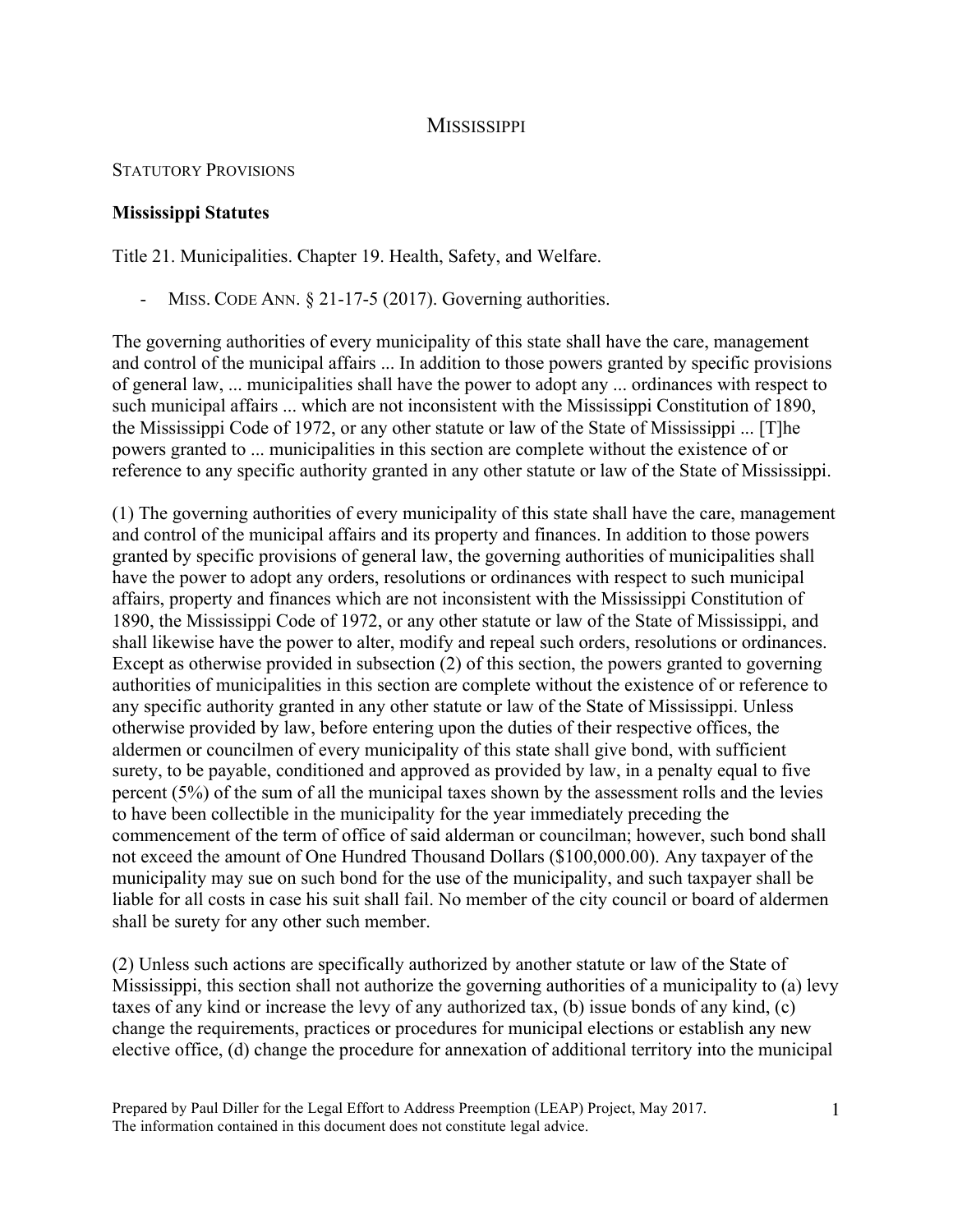boundaries, (e) change the structure or form of the municipal government, (f) permit the sale, manufacture, distribution, possession or transportation of alcoholic beverages, (g) grant any donation, or (h) without prior legislative approval, regulate, directly or indirectly, the amount of rent charged for leasing private residential property in which the municipality does not have a property interest.

(3) Nothing in this or any other section shall be construed so as to prevent any municipal governing authority from paying any municipal employee not to exceed double his ordinary rate of pay or awarding any municipal employee not to exceed double his ordinary rate of compensatory time for work performed in his capacity as a municipal employee on legal holidays.

(4) The governing authorities of any municipality, in their discretion, may expend funds to provide for training and education of newly elected or appointed municipal officials before the beginning of the term of office or employment of such officials. Any expenses incurred for such purposes may be allowed only upon prior approval of the governing authorities. Any payments or reimbursements made under the provisions of this subsection may be paid only after presentation to and approval by the governing authorities of the municipality.

MISS. CODE ANN. § 21-19-15. Preserving good order and peace.

The governing authorities of municipalities shall have power to make all needful police regulations necessary for the preservation of good order and peace of the municipality and to prevent injury to, destruction of, or interference with public or private property. Said authorities shall have the power to regulate or prohibit any mill, laundry or manufacturing plant from so operating whereby the soot, cinders or smoke therefrom, or the unnecessary noises thereof, may do damage to or interfere with the use or occupation of public or private property. Said authorities shall have the power to prohibit or regulate the sale or use of firecrackers, roman candles, torpedoes, sky rockets, and any and all explosives commonly known and referred to as fireworks; the term "fireworks" shall not include toy pistols, toy canes, toy guns, other devices in which paper caps manufactured in accordance with United States Interstate Commerce Commission regulations for packing and shipping of toy paper caps are used, or toy pistol paper caps manufactured as provided herein, the sale and use of which shall be permitted at all times.

Title 19. Counties and County Officers

MISS. CODE ANN. § 19-3-40. Powers; orders, resolutions or ordinances.

(1) The board of supervisors of any county shall have the power to adopy any orders, resolutions or ordinances with respect to county affairs, property and finances, for which no specific provision has been made by general law and which are not inconsistent with the Mississippi Constitution, the Mississippi Code of 1972, or any other statute or law of the State of Mississippi